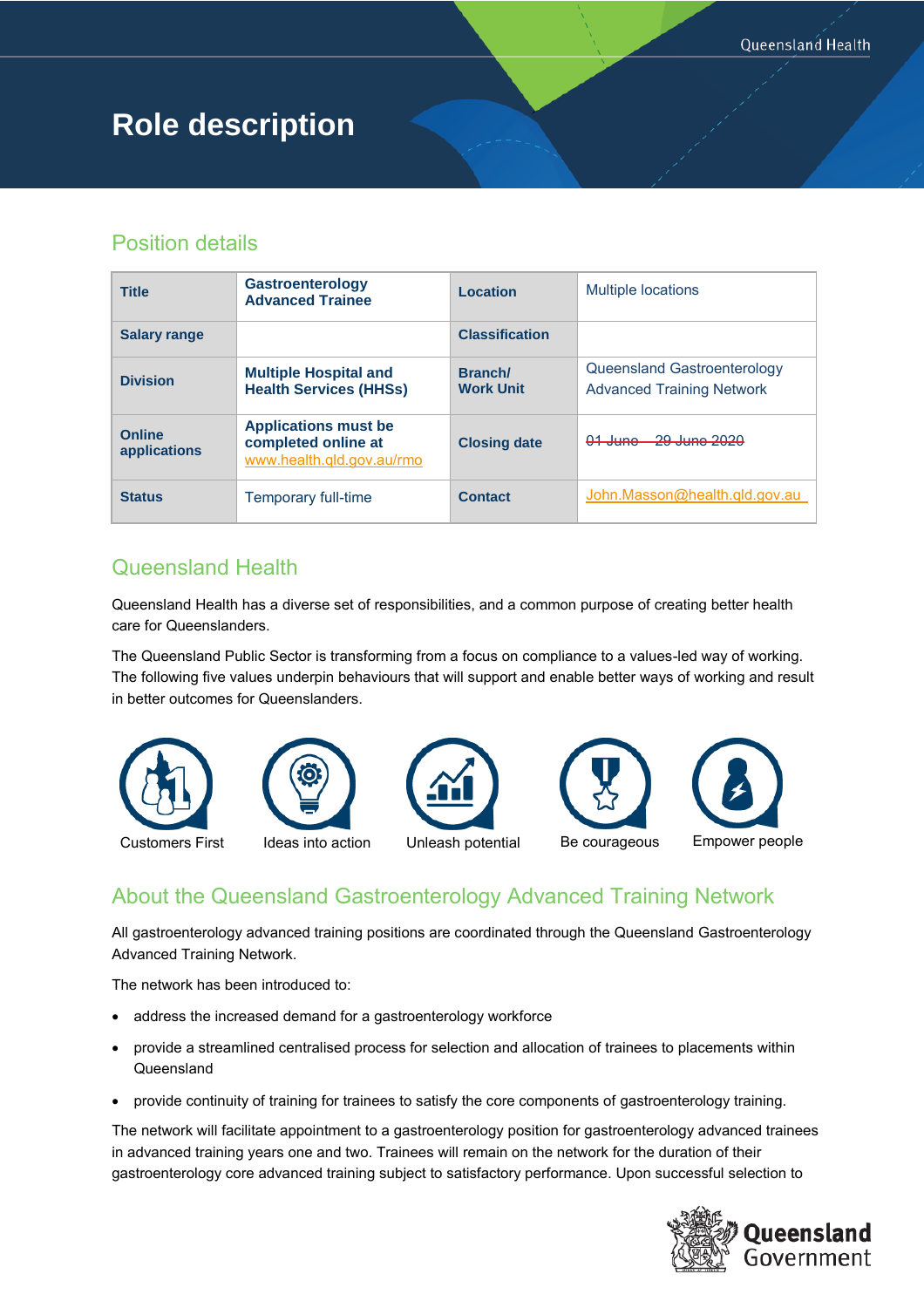the network, trainees will be appointed to a network hospital for 12 months. It is expected that successful candidates will spend no more than two years in one facility, and preferably no more than one year in one facility.

## Participating network hospitals

The following Queensland hospitals are accredited for advanced training in gastroenterology and participate in the network model:

Cairns Hospital (AT1) Gold Coast University Hospital (AT1 & 2) Logan Hospital (AT1) Mater Adult Hospital (AT1) Princess Alexandra Hospital (AT2)

Royal Brisbane and Women's Hospital (AT2) Sunshine Coast University Hospital (AT1 & 2) The Prince Charles Hospital(AT1) Townsville University Hospital (AT1 & 2)

# About the role

This is a generic role description. The role may vary between Hospital and Health Services (HHSs) depending on the level of experience of the trainee and the services provided by individual HHSs.

### Purpose

The primary function of the position is to provide high quality clinical care to both inpatients and outpatients in any HHS within the Queensland Gastroenterology Advanced Training Network to which you are appointed. The registrar will be involved in education and research activities, will provide clinical support and set a professional example to more junior clinical staff.

The position is accredited for training with the Royal Australasian College of Physicians (RACP), Gastroenterology. Successful applicants are expected to be committed to completing training in gastroenterology

### Key responsibilities

An advanced training position is a leadership role with significant responsibility. As an advanced trainee in gastroenterology, you represent the department of gastroenterology in your hospital, as well as your respective consultants. You should be an exemplary role model for all basic trainees and always find time to mentor your junior colleagues. You should present yourself as the consummate professional with patient care, safety and confidentiality at the heart of everything you do.

You will be required to manage both inpatient and outpatient care simultaneously, delegate effectively where appropriate and exercise good time management in preparation for life as a consultant gastroenterology. Your philosophy of care should be one of holistic assessment and management.

It is expected that you will:

- Provide supervision, teaching and support to junior medical staff and medical students and lead by example in behaviour and attitude.
- Provide ongoing clinical care of patients, including appropriate assessment and management under the supervision of the treating consultant. This includes, but is not limited to, attending acute and elective admissions during normal working hours, review of inpatients, outpatient clinics and leading consultant ward rounds. It is expected that you will have an in-depth knowledge of any inpatients and relevant outpatients, their clinical problems and psychosocial issues.
- Apply good time management skills and clinical judgement while learning the basic endoscopic skills of endoscopy and colonoscopy, as dictated by your supervisors.



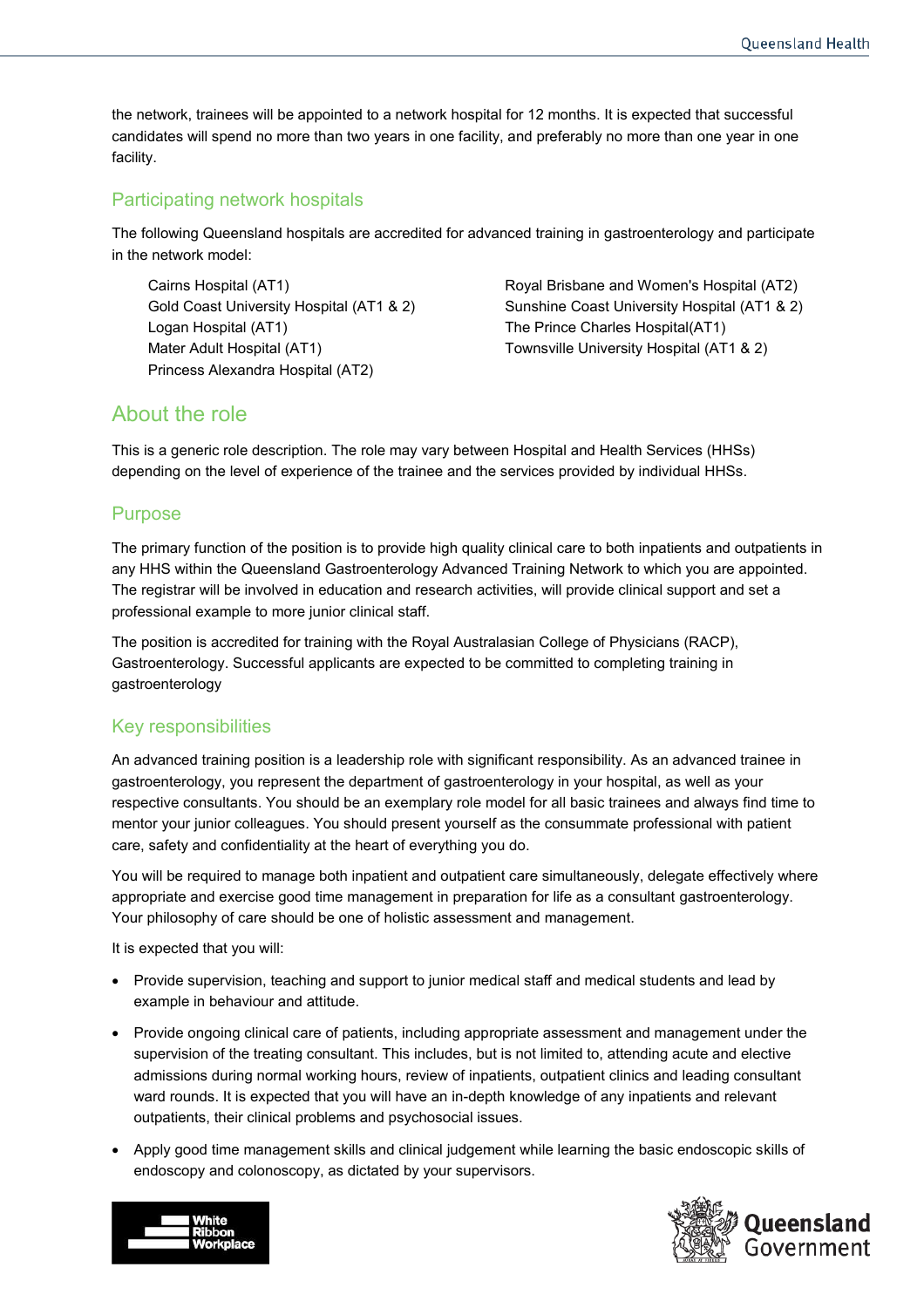- Communicate empathetically with patients and their families. It is the advanced trainee's responsibility to ensure that patients and next of kin are aware and understand, if possible, the patient's diagnosis, management plan and any consequences of recommended treatment.
- Pay particular attention to unwell patients with frequent reviews, organise management as appropriate, including ICU referral, and ensure that there is relevant documentation in the medical record. It is also the advanced trainee's responsibility to notify the next of kin of the patient's condition.
- Review consults within 24 hours of referral (or earlier if urgent) and discuss management with the supervising consultant, including the frequency of review. Generally, complex patients and/or patients under surgical bed cards should be reviewed daily.
- Coordinate appropriate referral to other specialty departments and services.
- Instigate and follow up appropriate investigations, including outpatient pathology and radiology where appropriate.
- Formulate management plans independently but also to implement the decisions of senior medical staff. You are expected to keep your supervising consultant informed of patient issues and seek his/her advice if you are unsure of management or if a patient is critically unwell.
- Be responsible for the communication of the unit to other health professionals, including the completion of discharge summaries in a timely manner by junior medical staff. In particular, it is also expected that you will correspond directly with general practitioners where appropriate.
- Oversee the documentation of any changes to management clearly and concisely in the medical record to allow good continuity of patient care after hours.
- Hand over critically unwell patients or any outstanding investigation results to the covering registrar.
- Lead team meetings or family conferences in the consultant's absence.
- Maintain the development of professional knowledge and skills through active involvement in the education programs of the hospital, the Queensland Gastroenterology Education Program, the RACP, and satisfy the requirements of the Conjoint Committee for Recognition of Training in Gastrointestinal Endoscopy (CCRTGE). This includes annual updating of advanced life support skills through the hospital's educational program, and timely completion of CCRTGE logbook.
- Support research or quality improvement activities of the unit as directed.
- Participate in the on-call roster of the facility as required.
- Contribute to other activities as defined by the director of the unit.

# Qualifications/Professional registration/other essential requirements

- MBBS or equivalent qualification
- General Registration with the Medical Board of Australia and trainee registration with the Royal Australasian College of Physicians (RACP)
- successful completion of the RACP written and clinical examinations and basic physician training

### How to apply

Refer to the **How to apply** guide on the network webpage [www.health.qld.gov.au/employment/work-for](http://www.health.qld.gov.au/employment/work-for-us/clinical/medical/recruitment/training/gastroenterology)[us/clinical/medical/recruitment/training/gastroenterology.](http://www.health.qld.gov.au/employment/work-for-us/clinical/medical/recruitment/training/gastroenterology)